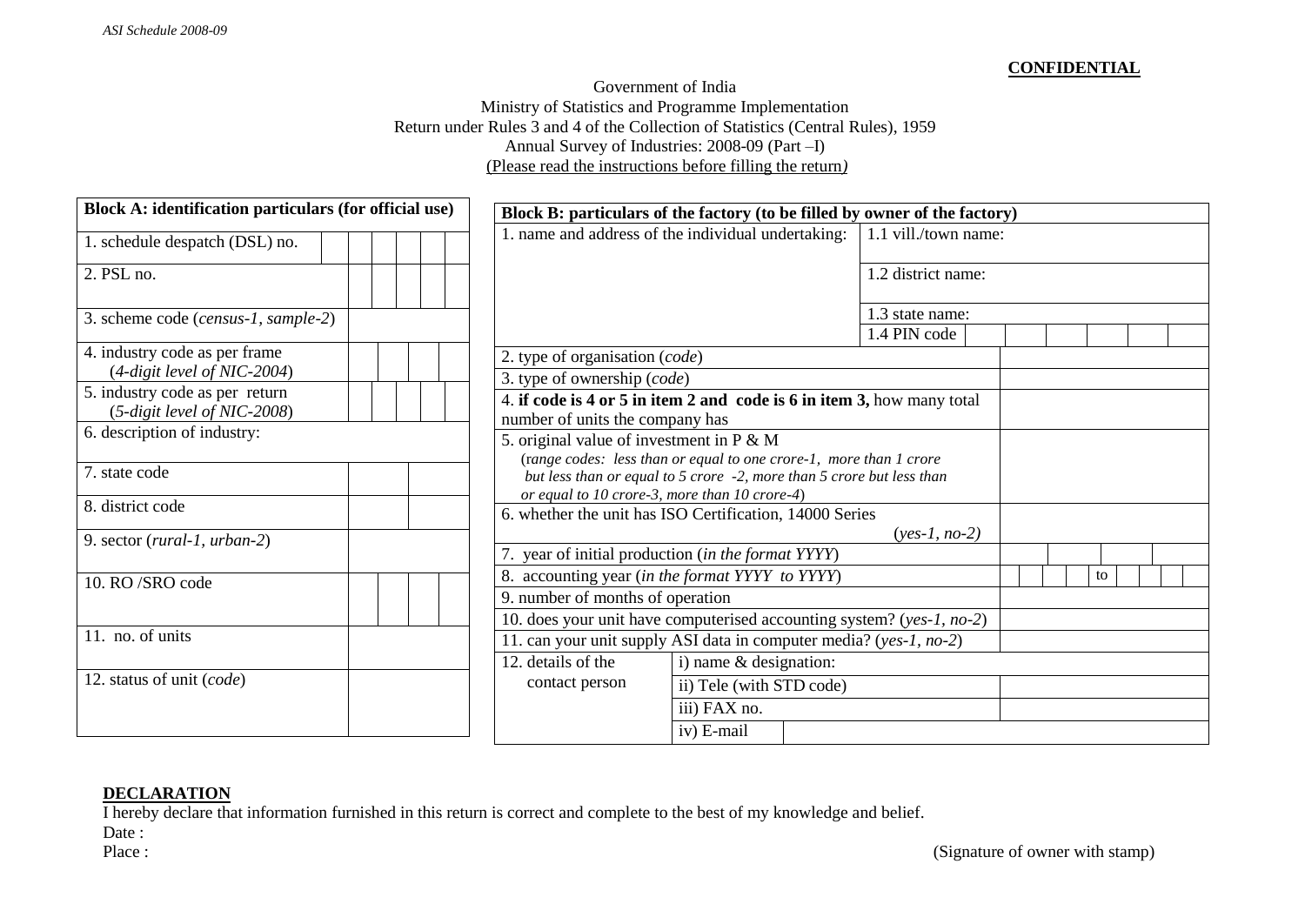**Block C: fixed assets**  item no. types of assets gross value (Rs.) depreciation (Rs.) het value (Rs.) opening as on - - - addition during the year deduction & adjustment during the year closing as on  $- - - -$ (cols.  $3+4+5-6$ up to year beginning provided during the year adjustment for sold/ discarded during the year up to year end (cols. 8+9 -10) opening as on - - - - - (cols. 3-  $\frac{8}{12}$ closing as on - - - - - - (cols. 7- 11) due to revaluation actual addition (1)  $(2)$   $(3)$   $(4)$   $(5)$   $(6)$   $(7)$   $(8)$   $(9)$   $(10)$   $(11)$   $(12)$   $(13)$ 1. land 2. building  $3.$  plant  $\&$ machinery 4. transport equipment 5. computer equipment including software 6. pollution control equipment 7. others 8. **sub-total (items 2 to 7)** 9. capital work in progress 10. **total (items**   $1+8+9$ 

**DSL** No **PSL** No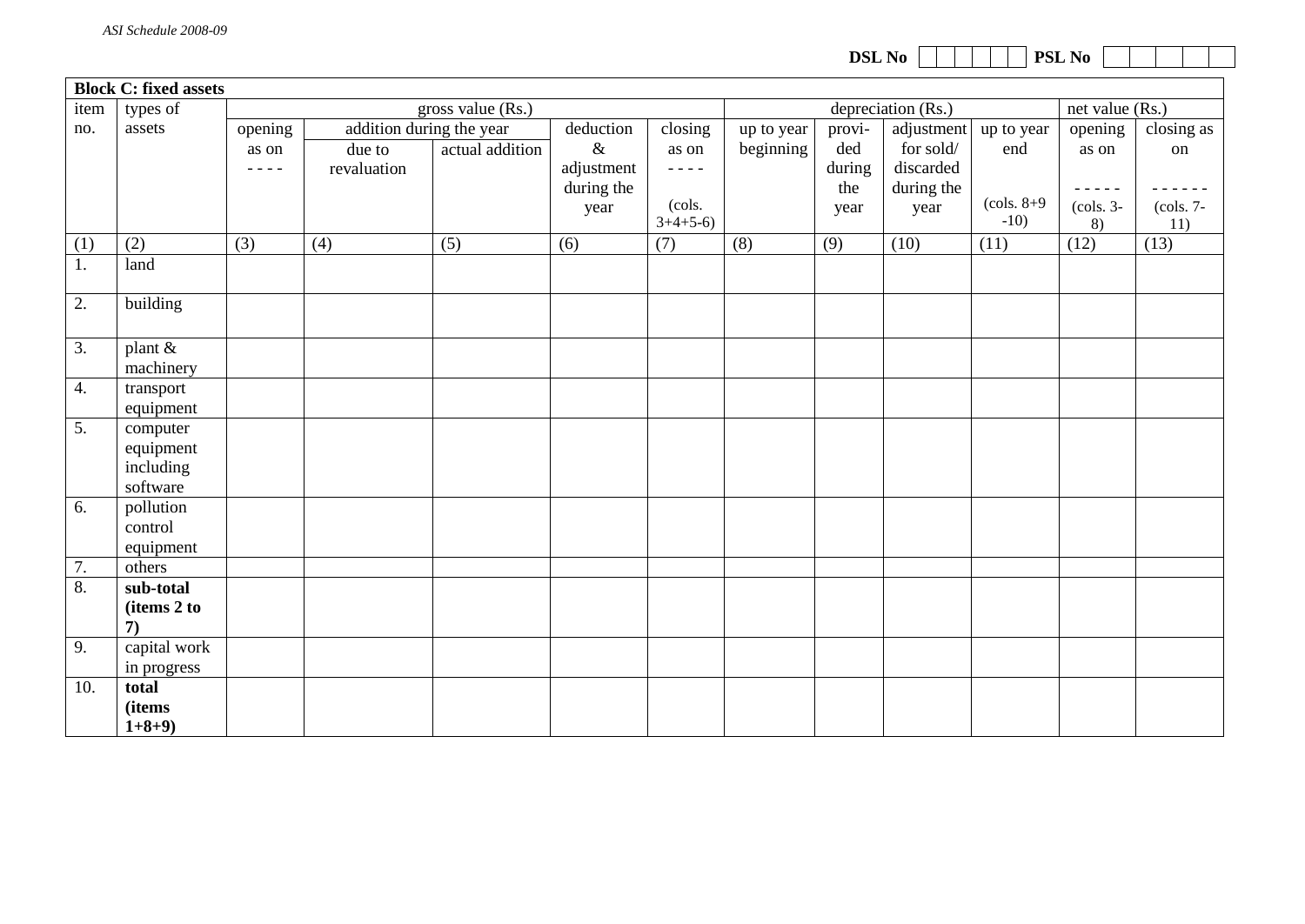| item no.<br>(1)<br>1.<br>2.<br>3. | Block D: working capital and loans<br>items<br>(2)                                                           | opening (Rs.) | closing $(Rs.)$ |  |  |  |
|-----------------------------------|--------------------------------------------------------------------------------------------------------------|---------------|-----------------|--|--|--|
|                                   |                                                                                                              |               |                 |  |  |  |
|                                   |                                                                                                              |               |                 |  |  |  |
|                                   |                                                                                                              | (3)           | (4)             |  |  |  |
|                                   | raw materials & components and packing materials                                                             |               |                 |  |  |  |
|                                   | fuels & lubricants                                                                                           |               |                 |  |  |  |
|                                   | spares, stores & others                                                                                      |               |                 |  |  |  |
| 4.                                | sub-total (items 1 to 3)                                                                                     |               |                 |  |  |  |
| 5.                                | semi-finished goods/work in progress                                                                         |               |                 |  |  |  |
| 6.                                | finished goods                                                                                               |               |                 |  |  |  |
| 7.                                | total inventory (items 4 to 6)                                                                               |               |                 |  |  |  |
| 8.                                | cash in hand & at bank                                                                                       |               |                 |  |  |  |
| 9.                                | sundry debtors                                                                                               |               |                 |  |  |  |
| 10.                               | other current assets                                                                                         |               |                 |  |  |  |
| 11.                               | total current assets (items 7 to 10)                                                                         |               |                 |  |  |  |
| 12.                               | sundry creditors                                                                                             |               |                 |  |  |  |
| 13.                               | over draft, cash credit, other short term loan from banks &other<br>financial institutions                   |               |                 |  |  |  |
| 14.                               | other current liabilities.                                                                                   |               |                 |  |  |  |
| 15.                               | total current liabilities (items 12 to 14)                                                                   |               |                 |  |  |  |
| 16.                               | working capital (item 11-item 15)*                                                                           |               |                 |  |  |  |
| 17.                               | outstanding loans (excluding interest but including deposits)**                                              |               |                 |  |  |  |
| Note:                             | *: Give reasons in the footnote for negative values and abnormal verification in opening and closing values. |               |                 |  |  |  |

 *\*\* If outstanding loans include interest, a footnote may be given*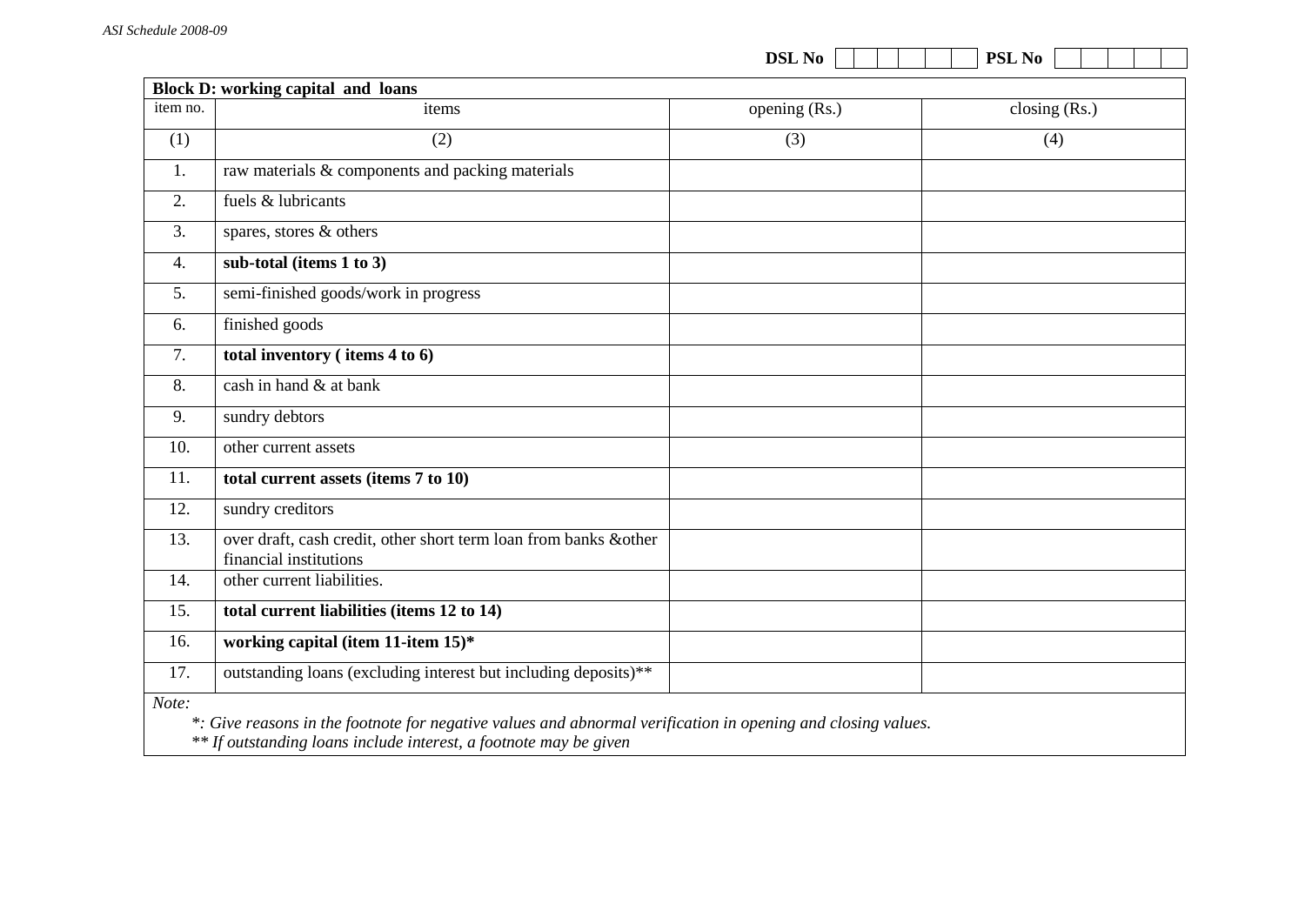| <b>DSL No</b> |  |  |  |  |  |  | <b>PSL No</b> |  |  |  |  |  |
|---------------|--|--|--|--|--|--|---------------|--|--|--|--|--|
|---------------|--|--|--|--|--|--|---------------|--|--|--|--|--|

|      | <b>Block E: employment and labour cost</b>                                                                                                                                                 |                             |                 |       |                |          |          |
|------|--------------------------------------------------------------------------------------------------------------------------------------------------------------------------------------------|-----------------------------|-----------------|-------|----------------|----------|----------|
| Item |                                                                                                                                                                                            |                             | man-days worked |       | average        | no. of   | wages/   |
| no.  | category of staff                                                                                                                                                                          | manu-                       | non             | total | number of      | mandays  | salaries |
|      |                                                                                                                                                                                            | facturing                   | manufacturing   |       | persons worked | paid for | (in Rs.) |
|      | $\overline{2}$                                                                                                                                                                             | 3                           | 4               | 5     | 6              | $\tau$   | 8        |
|      | Part A: details for each category of staff                                                                                                                                                 |                             |                 |       |                |          |          |
| 1.   | male workers employed directly                                                                                                                                                             |                             |                 |       |                |          |          |
| 2.   | female workers employed directly                                                                                                                                                           |                             |                 |       |                |          |          |
| 3.   | sub-total (items $1 + 2$ )                                                                                                                                                                 |                             |                 |       |                |          |          |
| 4.   | workers employed through                                                                                                                                                                   |                             |                 |       |                |          |          |
|      | contractors                                                                                                                                                                                |                             |                 |       |                |          |          |
| 5.   | total workers (items $3 + 4$ )                                                                                                                                                             |                             |                 |       |                |          |          |
| 6.   | supervisory & managerial staff                                                                                                                                                             |                             |                 |       |                |          |          |
| 7.   | other employees                                                                                                                                                                            |                             |                 |       |                |          |          |
| 8.   | unpaid family members/                                                                                                                                                                     |                             |                 |       |                |          |          |
|      | proprietor/coop. members                                                                                                                                                                   |                             |                 |       |                |          |          |
| 9.   | total employees                                                                                                                                                                            |                             |                 |       |                |          |          |
|      | $(items 5+6+7+8)$                                                                                                                                                                          |                             |                 |       |                |          |          |
|      | Part B: some details for all categories of staff combined                                                                                                                                  |                             |                 |       |                |          |          |
| 10.  | bonus (in Rs.)                                                                                                                                                                             |                             |                 |       |                |          |          |
| 11.  | contribution to provident $\&$ other funds (in Rs.)                                                                                                                                        |                             |                 |       |                |          |          |
| 12.  | workman & staff welfare expenses (in Rs.)                                                                                                                                                  |                             |                 |       |                |          |          |
|      |                                                                                                                                                                                            | (i) manufacturing days      |                 |       |                |          |          |
| 13.  | number of working days                                                                                                                                                                     | (ii) non-manufacturing days |                 |       |                |          |          |
|      |                                                                                                                                                                                            | (iii) total                 |                 |       |                |          |          |
|      | total cost of production (in Rs.)                                                                                                                                                          |                             |                 |       |                |          |          |
| 14.  |                                                                                                                                                                                            |                             |                 |       |                |          |          |
|      | [entry in col. 8 of item 9, 10, 11, and 12, block $E$ + entry in col. 3 of item 7, 8, 9 & 10, block $F$ + entry in col. 6 of<br>item 23 of block $H$ + entry in col. 6 of item 7, block I] |                             |                 |       |                |          |          |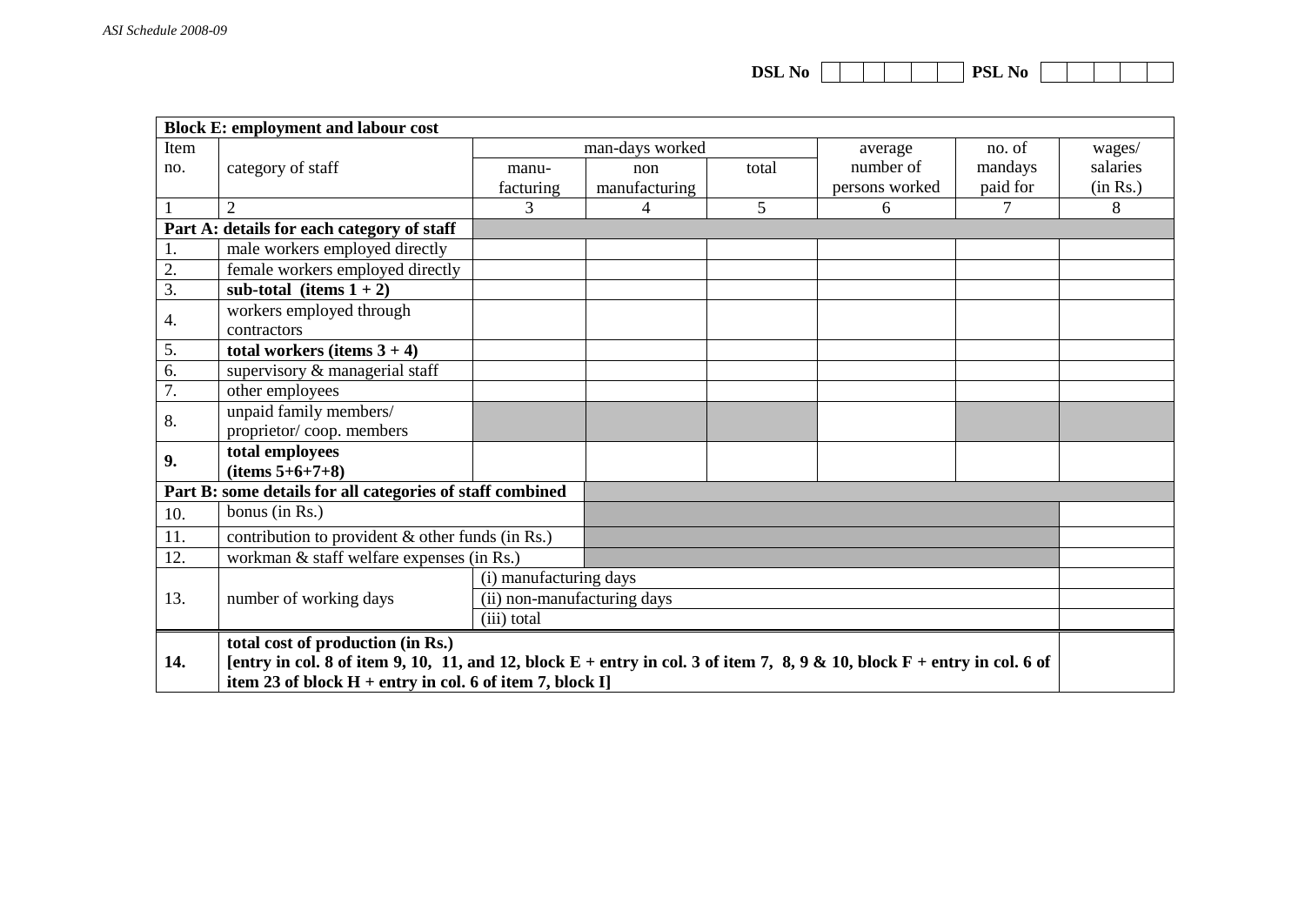|           | <b>Block F : other expenses</b>                                                                       |             | <b>Block G: other incomes</b> |                                                                                                                                                                  |          |  |
|-----------|-------------------------------------------------------------------------------------------------------|-------------|-------------------------------|------------------------------------------------------------------------------------------------------------------------------------------------------------------|----------|--|
| item      | items                                                                                                 | expenditure | item                          | items                                                                                                                                                            | receipts |  |
| no.       |                                                                                                       | (in Rs.)    | no.                           |                                                                                                                                                                  | (in Rs.) |  |
| (1)       | (2)                                                                                                   | (3)         | (1)                           | (2)                                                                                                                                                              | (3)      |  |
| 1.<br>2.  | work done by others on materials supplied by the industrial<br>undertaking<br>repair & maintenance of |             | 1.                            | income from services (industrial/non industrial<br>including work done for others on materials<br>supplied by them and sale value of waste left by<br>the party) |          |  |
|           | (i) buildings and other construction                                                                  |             | 2.                            | variation in stock of semi-finished goods<br>(col.4 <i>minus</i> col 3 against item 5 in block D)                                                                |          |  |
|           | (ii) other fixed assets                                                                               |             | 3.                            | value of electricity generated and sold                                                                                                                          |          |  |
| 3.        | operating expenses                                                                                    |             | 4.                            | value of own construction                                                                                                                                        |          |  |
| 4.        | non-operating expenses (excluding insurance charges)                                                  |             | 5.                            | net balance of goods sold in the same condition<br>as purchased.                                                                                                 |          |  |
| 5.        | insurance charges                                                                                     |             |                               | (item 12 of block G minus item 11 of block F)                                                                                                                    |          |  |
| 6.        | rent paid for plant & machinery and other fixed assets                                                |             | 6.                            | rent received for plant & machinery and other<br>fixed assets                                                                                                    |          |  |
| 7.        | total expenses $(1 to 6)$                                                                             |             | 7.                            | total subsidies                                                                                                                                                  |          |  |
|           |                                                                                                       |             | 8.                            | total receipts excluding item $7(1 \text{ to } 6)$                                                                                                               |          |  |
| 8.        | rent paid for buildings                                                                               |             | 9.                            | rent received for buildings                                                                                                                                      |          |  |
| 9.<br>10. | rent paid for land on lease or royalties on mines, quarries<br>and similar assets<br>interest paid    |             | 10.<br>11.                    | rent received for land on lease or royalties on<br>mines, quarries and similar assets<br>interest received                                                       |          |  |
| 11.       | purchase value of goods sold in the same condition as<br>purchased                                    |             | 12.                           | sale value of goods sold in the same condition as<br>purchased                                                                                                   |          |  |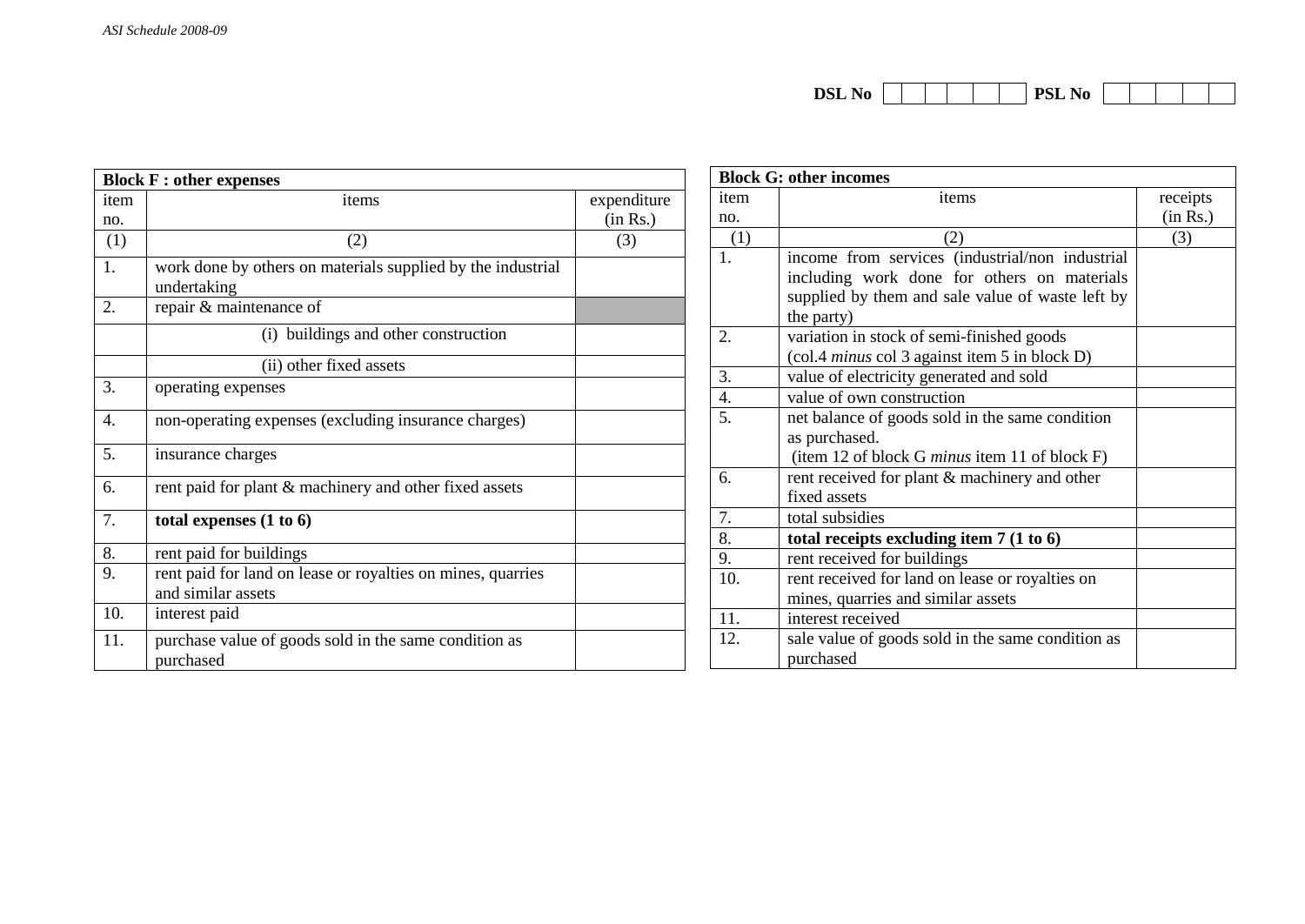|                  |                                                                                                                                                 |                      |                  | <b>DSL No</b>     | PSL No                     |                        |
|------------------|-------------------------------------------------------------------------------------------------------------------------------------------------|----------------------|------------------|-------------------|----------------------------|------------------------|
|                  | Block H: indigenous input items consumed (if needed, additional sheets may be used for recording input items with serial nos. starting from 25) |                      |                  |                   |                            |                        |
| item<br>no.      | item description                                                                                                                                | item code<br>(ASICC) | unit of quantity | quantity consumed | purchase value<br>(in Rs.) | rate per unit (in Rs.) |
| (1)              | (2)                                                                                                                                             | (3)                  | (4)              | (5)               | (6)                        | (7)                    |
|                  | major ten basic items (indigenous)                                                                                                              |                      |                  |                   |                            |                        |
| 1.               |                                                                                                                                                 |                      |                  |                   |                            |                        |
| $\overline{2}$ . |                                                                                                                                                 |                      |                  |                   |                            |                        |
| $\overline{3}$ . |                                                                                                                                                 |                      |                  |                   |                            |                        |
| 4.               |                                                                                                                                                 |                      |                  |                   |                            |                        |
| $\overline{5}$ . |                                                                                                                                                 |                      |                  |                   |                            |                        |
| 6.               |                                                                                                                                                 |                      |                  |                   |                            |                        |
| 7.               |                                                                                                                                                 |                      |                  |                   |                            |                        |
| $\overline{8}$ . |                                                                                                                                                 |                      |                  |                   |                            |                        |
| 9.               |                                                                                                                                                 |                      |                  |                   |                            |                        |
| 10.              |                                                                                                                                                 |                      |                  |                   |                            |                        |
| 11.              | other basic items (indigenous)*                                                                                                                 | 99201                |                  |                   |                            |                        |
| 12.              | total basic items<br>(items 1 to 11)                                                                                                            | 99901                |                  |                   |                            |                        |
| 13.              | non-basic chemicals -<br>all kinds                                                                                                              | 99203                |                  |                   |                            |                        |
| 14.              | packing items                                                                                                                                   | 99908                |                  |                   |                            |                        |
| 15.              | electricity own generated                                                                                                                       | 99904                | <b>KWH</b>       |                   |                            |                        |
| 16.              | electricity purchased & consumed                                                                                                                | 99905                | <b>KWH</b>       |                   |                            |                        |
| 17.              | petrol, diesel, oil, lubricants<br>consumed                                                                                                     | 99906                |                  |                   |                            |                        |
| 18.              | coal consumed                                                                                                                                   | 99907                |                  |                   |                            |                        |
| 19               | gas consumed                                                                                                                                    | 99909                |                  |                   |                            |                        |
| 20.              | other fuel consumed                                                                                                                             | 99204                |                  |                   |                            |                        |
| 21.              | consumable store                                                                                                                                | 99220                |                  |                   |                            |                        |
| 22.              | total non-basic items<br>(items 13 to 20)                                                                                                       | 99920                |                  |                   |                            |                        |
| 23.              | total inputs (items $12+22$ )                                                                                                                   | 99930                |                  |                   |                            |                        |
| 24.              | any additional requirement of<br>electricity (unmet demand)                                                                                     |                      | <b>KWH</b>       |                   |                            |                        |
|                  | * full description of items not in ASICC:                                                                                                       |                      |                  |                   |                            |                        |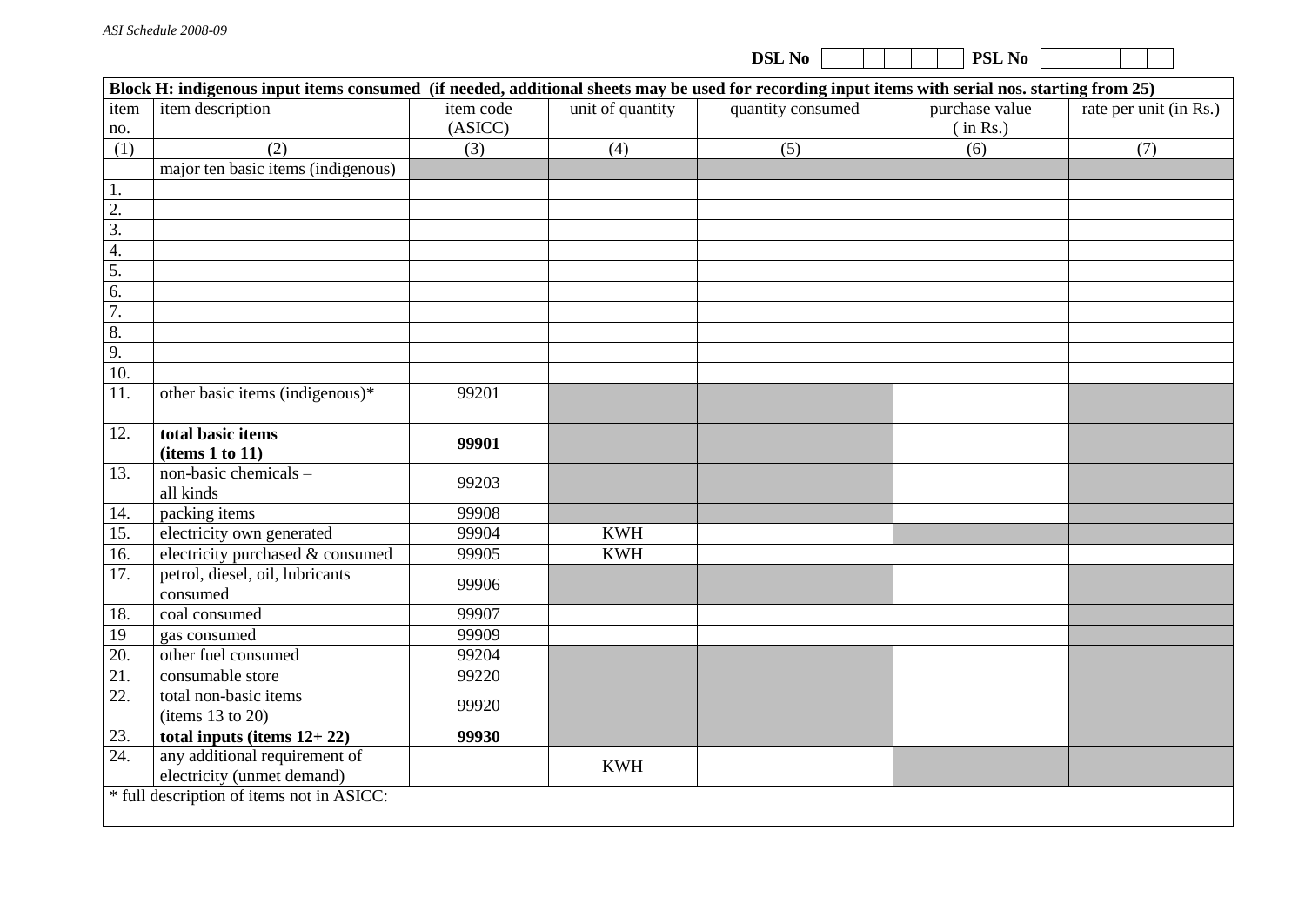|                  |                                                                                                                                                                    |       |           |          |          |                  |                      |        |               | <b>DSL No</b>               |                         | PSL No                               |                               |
|------------------|--------------------------------------------------------------------------------------------------------------------------------------------------------------------|-------|-----------|----------|----------|------------------|----------------------|--------|---------------|-----------------------------|-------------------------|--------------------------------------|-------------------------------|
|                  | Block I: imported input items consumed - directly only (if needed, additional sheets may be used for recording input items with serial nos. starting from 8)       |       |           |          |          |                  |                      |        |               |                             |                         |                                      |                               |
| item             | item description                                                                                                                                                   |       | item code |          |          | unit of quantity | quantity consumed    |        |               |                             | purchase value (in Rs.) |                                      | rate per unit (in Rs.)        |
| no.              | (major five imported                                                                                                                                               |       | (ASIC)    |          |          |                  |                      |        |               |                             |                         |                                      |                               |
|                  | items)                                                                                                                                                             |       |           |          |          |                  |                      |        |               |                             |                         |                                      |                               |
| (1)              | (2)                                                                                                                                                                |       |           | (3)      |          | (4)              | (5)                  |        |               |                             | (6)                     |                                      | (7)                           |
| 1.               |                                                                                                                                                                    |       |           |          |          |                  |                      |        |               |                             |                         |                                      |                               |
| $\overline{2}$ . |                                                                                                                                                                    |       |           |          |          |                  |                      |        |               |                             |                         |                                      |                               |
| $\overline{3}$ . |                                                                                                                                                                    |       |           |          |          |                  |                      |        |               |                             |                         |                                      |                               |
| 4.               |                                                                                                                                                                    |       |           |          |          |                  |                      |        |               |                             |                         |                                      |                               |
| 5.               |                                                                                                                                                                    |       |           |          |          |                  |                      |        |               |                             |                         |                                      |                               |
| $\overline{6}$ . | other items imported                                                                                                                                               |       | 99221     |          |          |                  |                      |        |               |                             |                         |                                      |                               |
| 7.               | total imports (consumed)                                                                                                                                           |       | 99940     |          |          |                  |                      |        |               |                             |                         |                                      |                               |
|                  | (items 1 to 6)                                                                                                                                                     |       |           |          |          |                  |                      |        |               |                             |                         |                                      |                               |
|                  |                                                                                                                                                                    |       |           |          |          |                  |                      |        |               |                             |                         |                                      |                               |
|                  |                                                                                                                                                                    |       |           |          |          |                  |                      |        |               | <b>DSL No</b>               |                         | <b>PSL No</b>                        |                               |
|                  | Block J: products and by-products manufactured by the unit (if needed, additional sheets may be used for recording output items with serial nos. starting from 14) |       |           |          |          |                  |                      |        |               |                             |                         |                                      |                               |
| item             | products/by-                                                                                                                                                       |       | item code | unit of  | quantity | quantity         | gross sale           |        |               | distributive expenses (Rs.) |                         | per unit net sale                    | ex-factory value              |
| no.              | products description                                                                                                                                               |       | (ASIC)    | quantity | manu-    | sold             | value $(Rs)$         | excise | sales         | others                      | total                   | value $(Rs. 0.00)$                   | of quantity                   |
|                  | (first ten major                                                                                                                                                   |       |           |          | factured |                  | (including           | duty   | $\text{tax}/$ |                             |                         | $\left( \text{col. 7-col.11}\right)$ | manufactured                  |
|                  | items as per value -<br>no brand name)                                                                                                                             |       |           |          |          |                  | subsidy<br>received) |        | vat           |                             |                         | $\div$ col. 6                        | including<br>subsidy received |
|                  |                                                                                                                                                                    |       |           |          |          |                  |                      |        |               |                             |                         |                                      | (Rs.)                         |
| (1)              | (2)                                                                                                                                                                | (3)   |           | (4)      | (5)      | (6)              | (7)                  | (8)    | (9)           | (10)                        | (11)                    | (12)                                 | (13)                          |
| $\mathbf{1}$ .   |                                                                                                                                                                    |       |           |          |          |                  |                      |        |               |                             |                         |                                      |                               |
|                  |                                                                                                                                                                    |       |           |          |          |                  |                      |        |               |                             |                         |                                      |                               |
| $\frac{2}{3}$    |                                                                                                                                                                    |       |           |          |          |                  |                      |        |               |                             |                         |                                      |                               |
| $\frac{4}{4}$    |                                                                                                                                                                    |       |           |          |          |                  |                      |        |               |                             |                         |                                      |                               |
| $\overline{5}$ . |                                                                                                                                                                    |       |           |          |          |                  |                      |        |               |                             |                         |                                      |                               |
| 6.               |                                                                                                                                                                    |       |           |          |          |                  |                      |        |               |                             |                         |                                      |                               |
| 7.               |                                                                                                                                                                    |       |           |          |          |                  |                      |        |               |                             |                         |                                      |                               |
| 8.               |                                                                                                                                                                    |       |           |          |          |                  |                      |        |               |                             |                         |                                      |                               |
| 9.               |                                                                                                                                                                    |       |           |          |          |                  |                      |        |               |                             |                         |                                      |                               |
| 10.              |                                                                                                                                                                    |       |           |          |          |                  |                      |        |               |                             |                         |                                      |                               |
| 11.              | other products/                                                                                                                                                    | 99211 |           |          |          |                  |                      |        |               |                             |                         |                                      |                               |
|                  | by-products*                                                                                                                                                       |       |           |          |          |                  |                      |        |               |                             |                         |                                      |                               |
| 12.              | total (items 1 to 11)                                                                                                                                              | 99950 |           |          |          |                  |                      |        |               |                             |                         |                                      |                               |
| 13.              | share (%) of products/by-products directly exported (Rs.)                                                                                                          |       |           |          |          |                  |                      |        |               |                             |                         |                                      |                               |
|                  | * full description of items not in ASICC:                                                                                                                          |       |           |          |          |                  |                      |        |               |                             |                         |                                      |                               |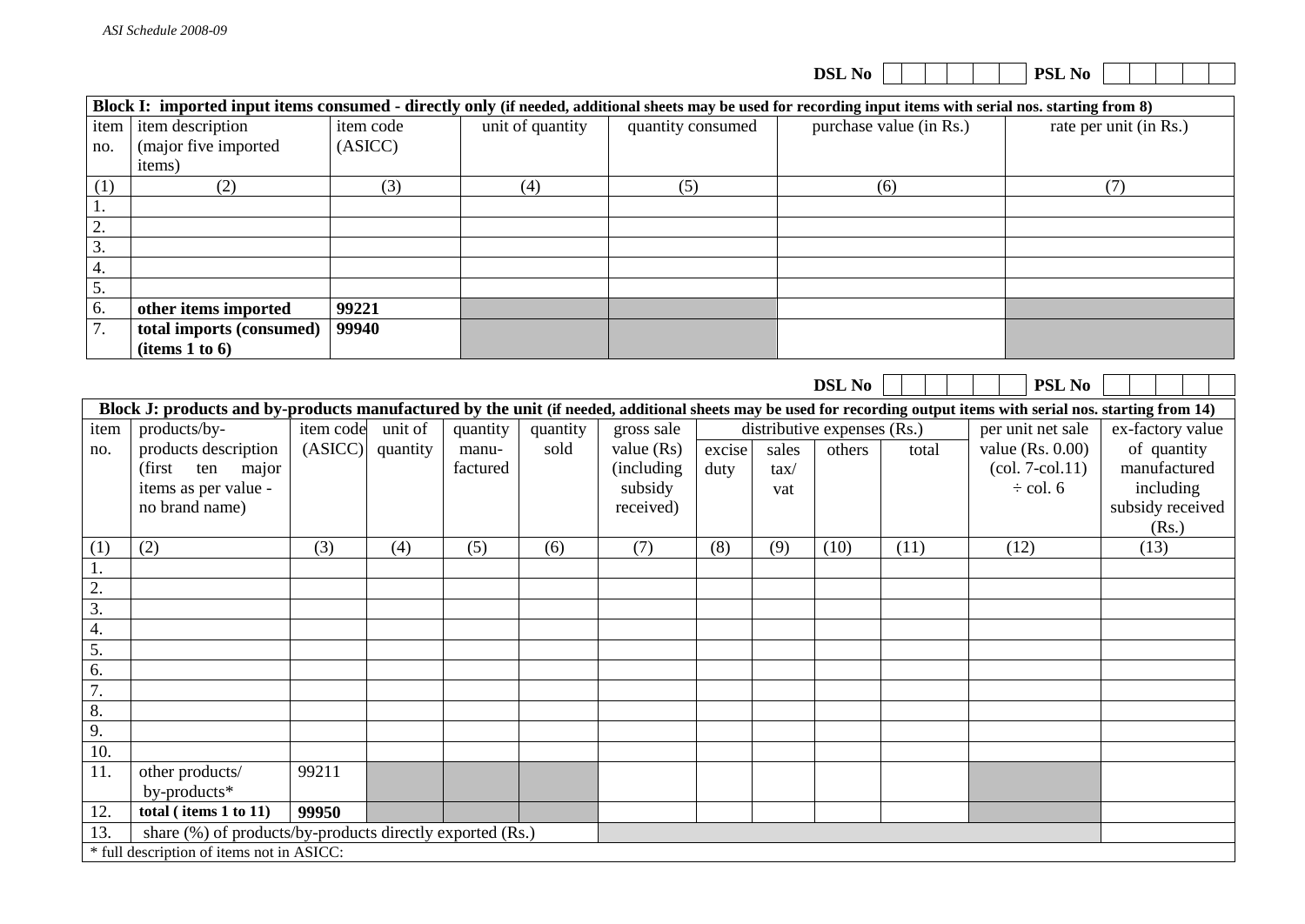:

|          | Block K: information and communication technology (ICT) usage |               |          | <b>Block L: energy conservation (EC) measures</b> |               |
|----------|---------------------------------------------------------------|---------------|----------|---------------------------------------------------|---------------|
| item no. | <b>ICT</b> indicator                                          | $yes-1, no-2$ | item no. | <b>EC</b> indicator                               | $yes-1, no-2$ |
|          | is the enterprise using computer?                             |               |          | have any measures been taken during               |               |
|          | does the enterprise use internet?                             |               |          | last financial year with regard to:               |               |
| 3.       | does the enterprise have its own website?                     |               |          |                                                   |               |
| 4.       | does the enterprise receive orders through<br>internet?       |               | 1.       | electrical saving?                                |               |
| 5.       | does the enterprise use internet for<br>business purpose?     |               | 2.       | coal saving?                                      |               |
| 6.       | does the enterprise access the internet<br>through broadband? |               | 3.       | oil saving?                                       |               |
|          | does the enterprise has a local area<br>network?              |               | 4.       | gas saving?                                       |               |

| DSL<br>N <sub>0</sub> | DCT<br>N <sub>0</sub><br>-- |
|-----------------------|-----------------------------|
|-----------------------|-----------------------------|

| item no.         | yes-1, no-2                                                                |  |
|------------------|----------------------------------------------------------------------------|--|
|                  | have any measures been taken during<br>last financial year with regard to: |  |
| 1.               | electrical saving?                                                         |  |
| $\mathfrak{2}$ . | coal saving?                                                               |  |
| 3.               | oil saving?                                                                |  |
| 4.               | gas saving?                                                                |  |

## **FOR OFFICIAL USE ONLY**

|          | <b>Block M: particulars of field operations</b> |          |                                  |  |  |  |  |
|----------|-------------------------------------------------|----------|----------------------------------|--|--|--|--|
|          | name of assistant superintendent                | <u>.</u> | date of receipt from factory.    |  |  |  |  |
| <u>.</u> | signature of assistant superintendent           |          | date of verification/compilation |  |  |  |  |
|          | name of superintendent                          |          | $date(s)$ of scrutiny            |  |  |  |  |
|          | signature of superintendent                     |          | date of despatch                 |  |  |  |  |

**Block N: comments of assistant superintendent/ superintendent**

*Note: Reasons for negative working capital and for any abnormal values or entries (high or low) in respect to important characteristics (Such as GVA, working capital, wage rate, number of workers, distributive expenses, depreciation etc.) should be given invariably. For instance the reasons for high GVA could be increased demand/production, profit, govt. subsidy; or for low GVA, the reasons could be decreased demand/production, capacity under-utilization, high input cost etc. similarly reasons for any abnormal values of certain important ratios eg. Ratio of output to input, ratio of depreciation/distributive expenses to output etc should be given. Please refer to detailed instructions also for further guidance.*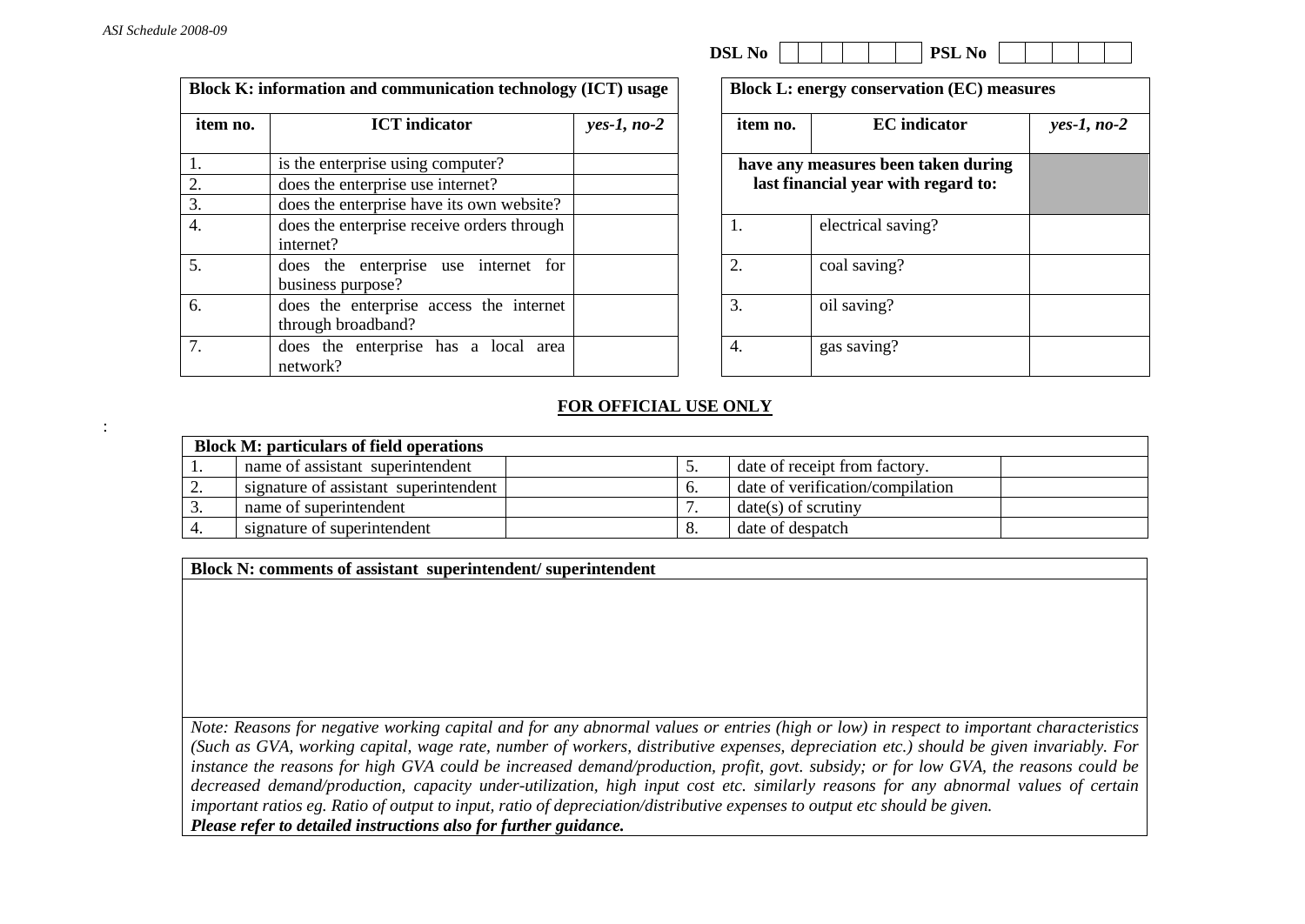| <b>Annual Survey of Industries 2008-2009</b><br>Part A |                                            |                                                                                                                                                                     |                            |                           |                                               |            |  |
|--------------------------------------------------------|--------------------------------------------|---------------------------------------------------------------------------------------------------------------------------------------------------------------------|----------------------------|---------------------------|-----------------------------------------------|------------|--|
|                                                        | Report of scrutiny on Part-I of the return |                                                                                                                                                                     |                            |                           |                                               |            |  |
|                                                        |                                            |                                                                                                                                                                     | DSL No./PSL No.___________ |                           |                                               |            |  |
|                                                        |                                            |                                                                                                                                                                     |                            | Scheme Code               |                                               |            |  |
| srl.<br>no.                                            | Bl. no.                                    | item                                                                                                                                                                | unit                       | average rate per<br>unit* | if high or low, reasons to be<br>furnished by |            |  |
| $\mathbf{1}$                                           | H                                          | Input items (Indigenous)<br>Major Ten basic items<br>consumed<br>1)<br>2)<br>3)<br>4)<br>5)<br>6)<br>7)<br>8)<br>9)<br>10)<br>11) electricity purchased<br>12) coal | $\mathbf{X}$               | $\mathbf{X}$              | Supdt.                                        | Sr. Supdt. |  |
| $\overline{2}$                                         | I                                          | directly imported items<br>consumed (major five items)<br>1)                                                                                                        |                            |                           |                                               |            |  |
|                                                        |                                            | 2)<br>$\overline{3)}$<br>4)<br>$\overline{5)}$                                                                                                                      |                            |                           |                                               |            |  |

\*Average value per unit in nearest whole rupee is to be reported.

3. Percentage yield of product from the basic materials consumed (in case the quantity are common or directly convertible in whole number)

| 4 | item                                                   | current year<br>$(2008-09)$ | previous year<br>$(2007-08)$ | reasons for<br>significant<br>variation, if any. |
|---|--------------------------------------------------------|-----------------------------|------------------------------|--------------------------------------------------|
|   | 1) average salaries/wages per manday worked            |                             |                              |                                                  |
|   | (Rs.)                                                  |                             |                              |                                                  |
|   | (B1 E: item 5, col. 8 / item 5, col. 5)                |                             |                              |                                                  |
|   | 2) total worker (number)                               |                             |                              |                                                  |
|   | (Bl. E: item 5, col. 6)                                |                             |                              |                                                  |
|   | 3) total employees (number)                            |                             |                              |                                                  |
|   | (Bl.E: item 9, col. 6)                                 |                             |                              |                                                  |
|   | 4) total emoluments                                    |                             |                              |                                                  |
|   | (Bl. E: item 9, col. $8 + B1$ . E: item 10, col. $8 +$ |                             |                              |                                                  |
|   | Bl. E: item 11, col. 8, Bl. E: item 12, col. 8)        |                             |                              |                                                  |
|   | 5) variation in finished goods                         |                             |                              |                                                  |
|   | (Bl. D: item 6, $\text{(col. 4 - col. 3)}$ )           |                             |                              |                                                  |
|   | 6) working Capital                                     |                             |                              |                                                  |
|   | (Bl. D: item 16, col. 4)                               |                             |                              |                                                  |
|   | 7) total input                                         |                             |                              |                                                  |
|   | (Bl. F: item 8, col.3) $(+)$ (Bl. H: item 23, col.     |                             |                              |                                                  |
|   | $6$ (+) (Bl. I: item 7, col. 6)                        |                             |                              |                                                  |
|   | 8) Total output                                        |                             |                              |                                                  |
|   | (Bl. J: item 12, col.7)(-) (Bl. J: item 12,            |                             |                              |                                                  |
|   | col.11)+(Bl. D: item 6)(col. 4-col.3)+(Bl. G:          |                             |                              |                                                  |
|   | item $8$ , col. 3)                                     |                             |                              |                                                  |
|   | 9) Gross value added (GVA)                             |                             |                              |                                                  |
|   | (Item 8-Item 7 as above)                               |                             |                              |                                                  |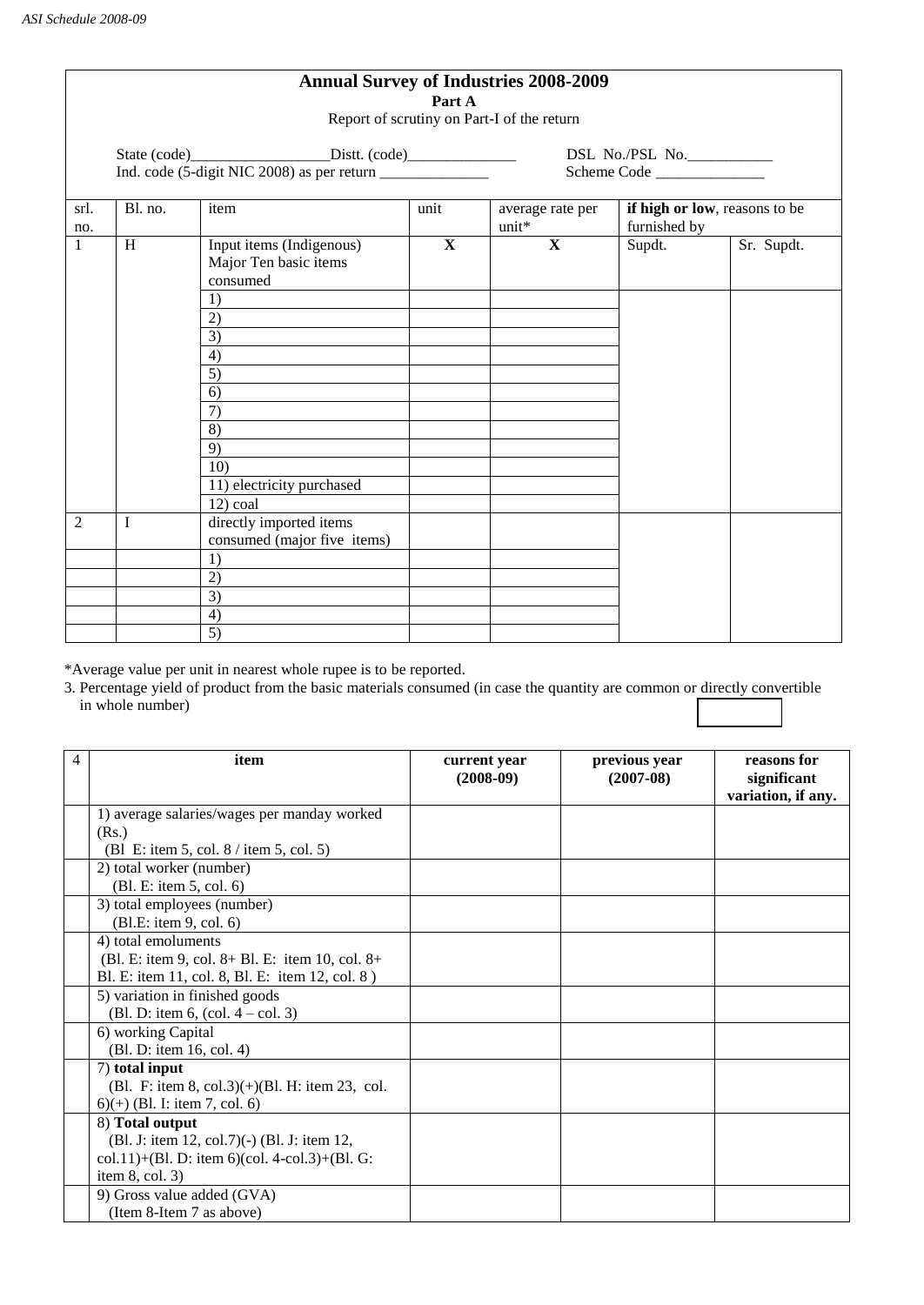| item                                                          | current year<br>$(2008-09)$ | previous year<br>$(2007-08)$ | reasons for<br>significant<br>variation, if any. |
|---------------------------------------------------------------|-----------------------------|------------------------------|--------------------------------------------------|
| 10) Net value added                                           |                             |                              |                                                  |
| (Item 9 as above)-(Depreciation (Bl. C, item<br>10, col. $9)$ |                             |                              |                                                  |
| 11) Net Income                                                |                             |                              |                                                  |
| (Item 10 as above)(-) Bl. F: items $(8+9+10)$                 |                             |                              |                                                  |
| under col.3 (+) Bl. G: item $(9+10+11)$ under                 |                             |                              |                                                  |
| col.3                                                         |                             |                              |                                                  |
| 12) Profit                                                    |                             |                              |                                                  |
| (Item 11 as above)(-) (Bl. E: item 9, col. $8+$               |                             |                              |                                                  |
| Bl. E: item 10, col. 8+ Bl. E: item 11, col. 8, Bl.           |                             |                              |                                                  |
| E: item 12, col. $8$ )                                        |                             |                              |                                                  |
| 13) Actual addition to fixed assets                           |                             |                              |                                                  |
| $(Bl, C:$ item 10, col.5)                                     |                             |                              |                                                  |
| 14) GVA (through Ex-factory Value)(Bl. J:                     |                             |                              |                                                  |
| item 12, col.13 $)(+)(Bl. G:$ item 8 col. 3 $)(-)(item$       |                             |                              |                                                  |
| 7 as above)                                                   |                             |                              |                                                  |

| 5. Impose check on the following and give observations against each item |                                                                                                     |                                |  |
|--------------------------------------------------------------------------|-----------------------------------------------------------------------------------------------------|--------------------------------|--|
| srl.<br>no.                                                              | check points                                                                                        | observations<br>$(Yes-1/No-2)$ |  |
| 1.                                                                       | Whether codes and identification particulars have been correctly furnished in Block A?              |                                |  |
| 2.                                                                       | Whether information for all the items in Block B have been correctly furnished?                     |                                |  |
| $\overline{3}$ .                                                         | If the working capital in item 16 of Block D is negative whether reasons furnished in               |                                |  |
|                                                                          | he footnote of Block D of the Return and also in Block N along with code.                           |                                |  |
| 4.                                                                       | Whether the entries against item $4 \& 5$ in Block B are furnished?                                 |                                |  |
| 5.                                                                       | Whether the return has been duly signed by owner with stamp?                                        |                                |  |
| 6.                                                                       | If wide variation is noticed between Opening & Closing value of Working Capital,                    |                                |  |
|                                                                          | whether reasons furnished in the footnote of Block D and also in Block L along with                 |                                |  |
|                                                                          | code                                                                                                |                                |  |
| 7.                                                                       | Whether special check has been made in case of negative GVA?                                        |                                |  |
| 8.                                                                       | Whether basic entries have been thoroughly rechecked where output/input ratio Is less<br>than $0.5$ |                                |  |
| 9.                                                                       | Whether ratio of Distributive expenses to gross sales is reasonable? If no, whether the             |                                |  |
|                                                                          | relevant entries have been rechecked particularly where this ratio exceeds 20%.                     |                                |  |
| 10.                                                                      | If the total Bonus is more than 20% of total wages/salaries whether suitable remarks                |                                |  |
|                                                                          | given in the Return?                                                                                |                                |  |
| 11.                                                                      | If sale value of goods sold in same condition as purchased (Item-12 of Block G) is less             |                                |  |
|                                                                          | than the purchase value of the same (Item-11 of Block F), whether reasons furnished in              |                                |  |
|                                                                          | the return?                                                                                         |                                |  |
| 12.                                                                      | Whether Balance Sheet, Profit & Loss Account and Working Sheet are attached with                    |                                |  |
|                                                                          | the O/C of the Return?                                                                              |                                |  |
| 13.                                                                      | Whether, the ex-factory value of output in column-13 of Block J have been                           |                                |  |
|                                                                          | calculated correctly for each of the 10 major items of product and by-product and also              |                                |  |
|                                                                          | for item 11?                                                                                        |                                |  |
| 14.                                                                      | Whether the entries in Blocks H $&$ I are reported independently ?                                  |                                |  |

Signature of the Supdt./Sr. Supdt.

 $($  ) Name of the Supdt. /Sr. Supdt.